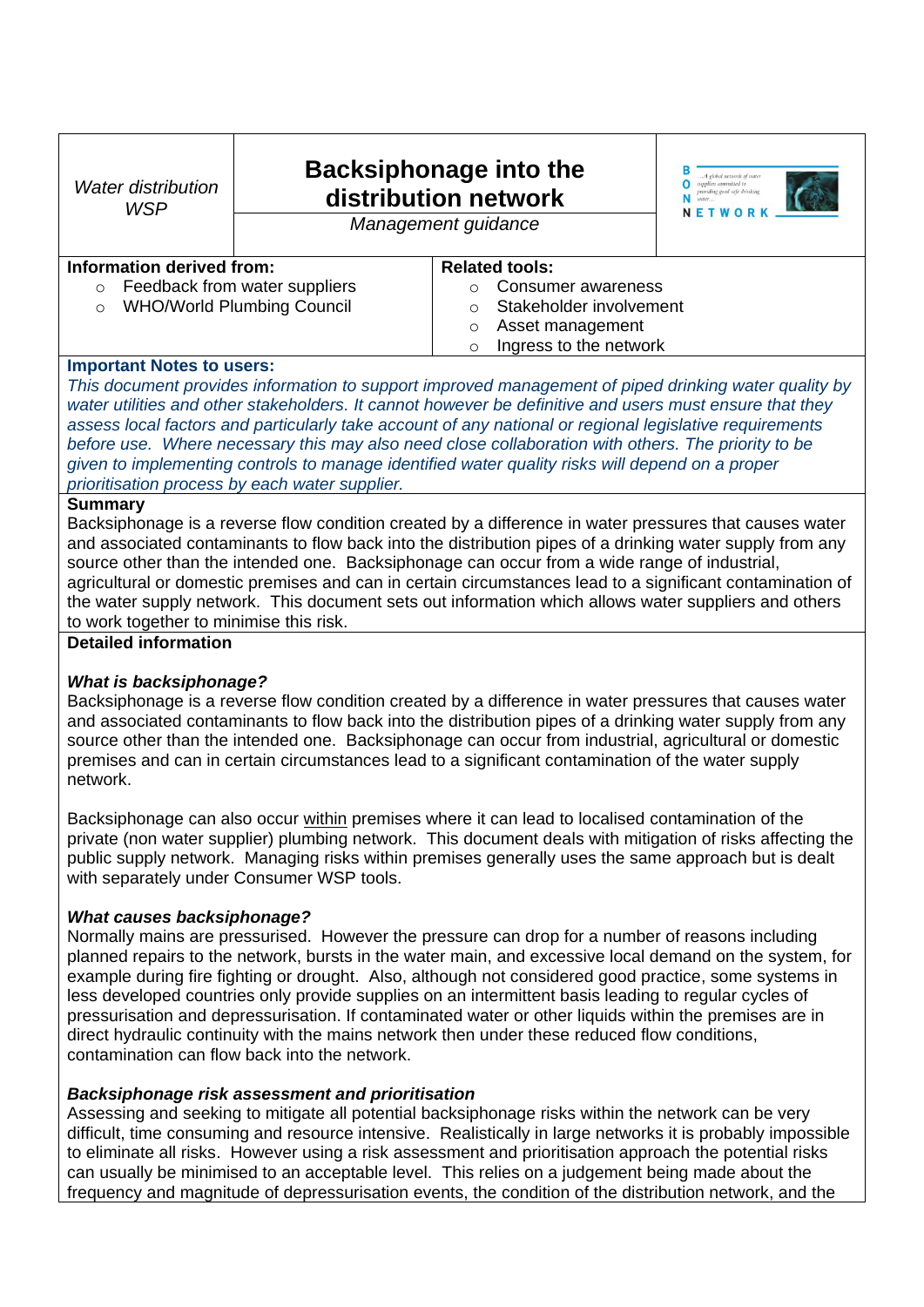type of premises within which the highest backsiphonage risks are likely to occur. For example an area of the network in an industrial area and prone to regular mains bursts might have a higher priority for backsiphonage risk management than a network in good condition in an area primarily of domestic properties. However backsiphonage contamination of the network can occur even in lower risk areas so some level of mitigation work will be appropriate everywhere.

Risks can occur from a variety of types of premises. Risks can also be higher in premises where internal water systems are pumped to increase pressure such as in large buildings, factories, hospitals or apartment blocks. Types of risk can include:

- o Sewage and wastewater systems from both private and public buildings
- $\circ$  Microbiological wastes from hospitals, clinics and other similar premises
- $\circ$  Toxic or taste/odour causing chemicals from factories and industrial premises
- $\circ$  Animal wastes and chemicals such as pesticides, from farms, abattoirs, stock vards and other agricultural sites

## *How can backsiphonage risks be minimised*

The basic approach to reducing the risk of backsiphonage is proper design and maintenance of potable water plumbing systems to avoid the possibility of any cross linking with systems carrying waste water or other harmful liquids. Thus even if reduced pressure occurs in the network, the likelihood of any contamination backsiphoning into the network is eliminated.

Design and maintenance of plumbing systems is a complex technical area which is often covered by national or regional legislation and/or official guidance. Useful general information can be found in the WHO/World Plumbing Council publication referenced below.

## *Promoting effective backsiphonage management*

The responsibility for effective management of backsiphonage risks normally lies with the consumer or owner of the premises. However water suppliers, in conjunction with government and other stakeholders have a general responsibility to promote awareness of the importance of backsiphonage prevention and management.

The most cost effective approach for this relies on a combination of education and awareness, certification, inspection and legislation. The precise balance between each will be a matter for the appropriate authorities in conjunction with water suppliers and will vary depending on a range of local factors including available resources, institutional arrangements and legal requirements.

## o *Education and awareness*

Education and awareness of the risks of backsiphonage are an important part of any risk management strategy. Many consumers and building owners are not aware of the risks either to their own system or the local distribution network. Thus providing practical information on the risks and ways that they can be avoided is important. The best way to communicate with building owners will vary from country to country. However, developing partnerships with other relevant groups such as regional and health authorities, national and local plumbing associations, plumbing retailers, builders, industrial trade associations, farmer groups and many others is likely to be of significant value.

o *Certification*

In some countries either voluntary or mandatory certification systems have been introduced which require that all plumbers have to be trained and certificated as competent to carry out various plumbing activities. This often also requires some form of continuous professional development to make sure that their knowledge is kept up to date.

o *Inspection*

In some countries there are requirements, often backed up by legislation, which require that new plumbing installations or those which are substantially altered, must be notified either to the water supplier or other authority. This allows for inspection to check for any backsiphonage or other plumbing risks. The resources available to check every such installation are usually limited